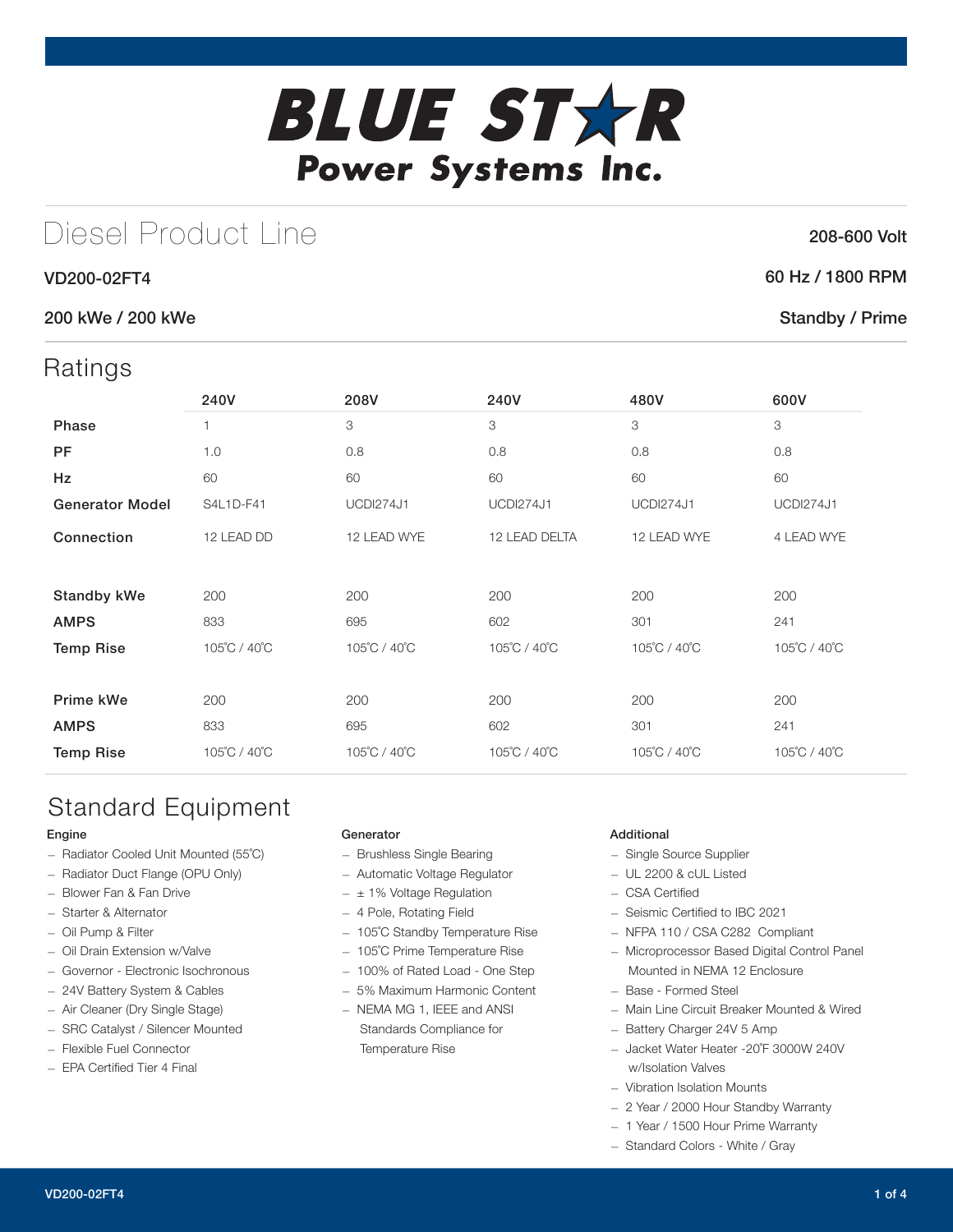#### 200 kWe / 200 kWe



## Application Data

| Engine                                                                   |                    |                                                |                           |
|--------------------------------------------------------------------------|--------------------|------------------------------------------------|---------------------------|
| Manufacturer:                                                            | Volvo Penta        | Displacement - Cu. In. (lit):                  | 661 (10.8)                |
| Model:                                                                   | TAD1170VE          | Bore - in. (cm) x Stroke - in. (cm):           | 4.84 (12.3) x 5.98 (15.2) |
| Type:                                                                    | 4-Cycle            | Compression Ratio:                             | 17.0:1                    |
| Aspiration:                                                              | Turbo Charged, CAC | Rated RPM:                                     | 1800                      |
| <b>Cylinder Arrangement:</b>                                             | 6 Cylinder Inline  | Max HP Stby (kWm):                             | 320 (235)                 |
| <b>Exhaust System</b>                                                    |                    | Standby                                        | Prime                     |
| Gas Temp. (Stack): °F (°C)                                               |                    | 775 (413)                                      | 775 (413)                 |
| Gas Volume at Stack Temp: CFM (m <sup>3</sup> /min)                      |                    | 1,564 (44.3)                                   | 1,564 (44.3)              |
| Maximum Allowable Exhaust Restriction: in. H2O (kPa)                     |                    | 28.0 (7.00)                                    | 28.0 (7.00)               |
| <b>Cooling System</b>                                                    |                    |                                                |                           |
| Ambient Capacity of Radiator: °F (°C)                                    |                    | 131 (55.0)                                     | 131 (55.0)                |
| Maximum Allowable Static Pressure on Rad. Exhaust: in. H2O (kPa)         |                    | 0.50(0.12)                                     | 0.50(0.12)                |
| Water Pump Flow Rate: GPM (lit/min)                                      |                    | 96.0 (363)                                     | 96.0 (363)                |
| Heat Rejection to Coolant: BTUM (kW)                                     |                    | 6,824 (120)                                    | 6,824 (120)               |
| Heat Rejection to CAC: BTUM (kW)                                         |                    | 2,843 (50.0)                                   | 2,843 (50.0)              |
| Heat Radiated to Ambient: BTUM (kW)                                      |                    | 4,236 (74.1)                                   | 4,236 (74.1)              |
| Air Requirements                                                         |                    |                                                |                           |
| Aspirating: CFM (m <sup>3</sup> /min)                                    |                    | 745 (21.1)                                     | 745 (21.1)                |
| Air Flow Required for Rad. Cooled Unit: CFM (m <sup>3</sup> /min)        |                    | 16,725 (480)                                   | 16,725 (480)              |
| Air Flow Required for Heat Exchanger/Rem. Rad. CFM (m <sup>3</sup> /min) |                    | Consult Factory For Remote Cooled Applications |                           |
| <b>Fuel Consumption</b>                                                  |                    |                                                |                           |
| At 100% of Power Rating: gal/hr (lit/hr)                                 |                    | 14.9(56.4)                                     | 14.9 (56.4)               |
| At 75% of Power Rating: gal/hr (lit/hr)                                  |                    | 11.6(44.0)                                     | 11.6(44.0)                |
| At 50% of Power Rating: gal/hr (lit/hr)                                  |                    | 8.29(31.4)                                     | 8.29(31.4)                |
| DEF Consumption (% of fuel consumption)                                  |                    | ± 5.00%                                        | $\pm$ 5.00%               |
| <b>Fluids Capacity</b>                                                   |                    |                                                |                           |
| Total Oil System: gal (lit)                                              |                    | 9.77(37.0)                                     | 9.77(37.0)                |
| Engine Jacket Water Capacity: gal (lit)                                  |                    | 4.50(17.0)                                     | 4.50(17.0)                |
| System Coolant Capacity: gal (lit)                                       |                    | 10.0(38.0)                                     | 10.0 (38.0)               |
| DEF Tank Capacity: gal (lit)                                             |                    | 18.5 (70.0)                                    | 18.5 (70.0)               |

Deration Factors: Rated Power is available up to 4,921 Ft (1500m) at ambient temperatures to 122°F (50°C). Consult factory for site conditions above these parameters.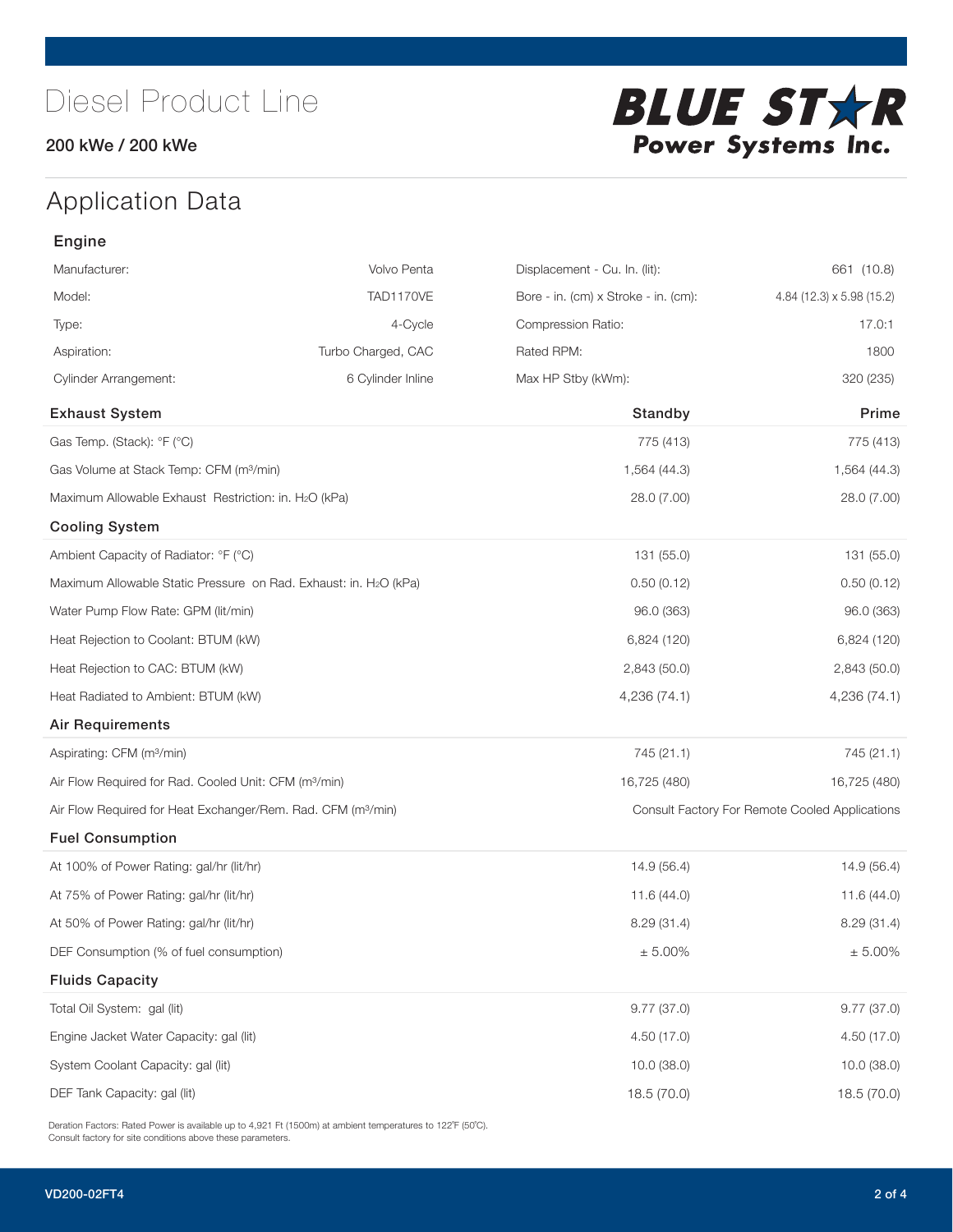## Diesel Product Line

#### 200 kWe / 200 kWe



## DCP7310 Control Panel

#### Standard Features

- Digital Metering
- Engine Parameters
- Generator Protection Functions
- Engine Protection
- CAN Bus (J1939) ECU Communications
- Windows-Based Software
- Multilingual Capability
- Remote Communications to DSE2548 Remote Annunciator
- 8 Programmable Contact Inputs
- 10 Contact Outputs
- RS485 Communicator Interface
- cULus Listed, CE Approved
- Event Recording
- IP 65 rating (with supplied gasket) offers increased resistance to water ingress
- NFPA 110 Level 1 Compatible

## Weights / Dimensions / Sound Data

|            | L x W x H                    | <b>Weight lbs</b> |  |  |
|------------|------------------------------|-------------------|--|--|
| <b>OPU</b> | $120 \times 66 \times 74$ in | 5,900             |  |  |
| Level 1    | 156 x 66 x 94 in             | 6.800             |  |  |
| Level 2    | 156 x 66 x 94 in             | 6.850             |  |  |
| Level 3    | 196 x 66 x 94 in             | 7,125             |  |  |
|            |                              |                   |  |  |

Please allow 6-12 inches for height of exhaust stack.

|            | No Load | <b>Full Load</b> |
|------------|---------|------------------|
| <b>OPU</b> | 81 dBA  | 84 dBA           |
| Level 1    | 77 dBA  | 79 dBA           |
| Level 2    | 73 dBA  | 76 dBA           |
| Level 3    | 69 dBA  | 71 dBA           |



STOP MANUAL OPTION AUTO ALARM START

[AUTO]

**BLUE STAR** Power Systems Inc.

Manual Mode Button and Indicator United States and Indicator United States and Indicator United States and Indicator United States and Indicator United States and Indicator United States and Indicator United States and Ind Configurable Button -  $\Box$  Auto Mode Button and Indicator

DIGITAL CONTROL PANEL

Module Display  $\Box$ 

 $\bullet$  $\bullet$  $\bullet$ 

 $\circledcirc$ 

Menu Navigation

Open Generator (Manual Mode Only)

Generator Breaker LED

Stop / Reset Mode Button and Indicator

 $\bullet$  $\bullet$   $\circ$   $\bullet$ 

 $\sigma$ 

՟Պ

Close Generator (Manual Mode Only)

Generator Available LED

L Start Button

 $\blacksquare$